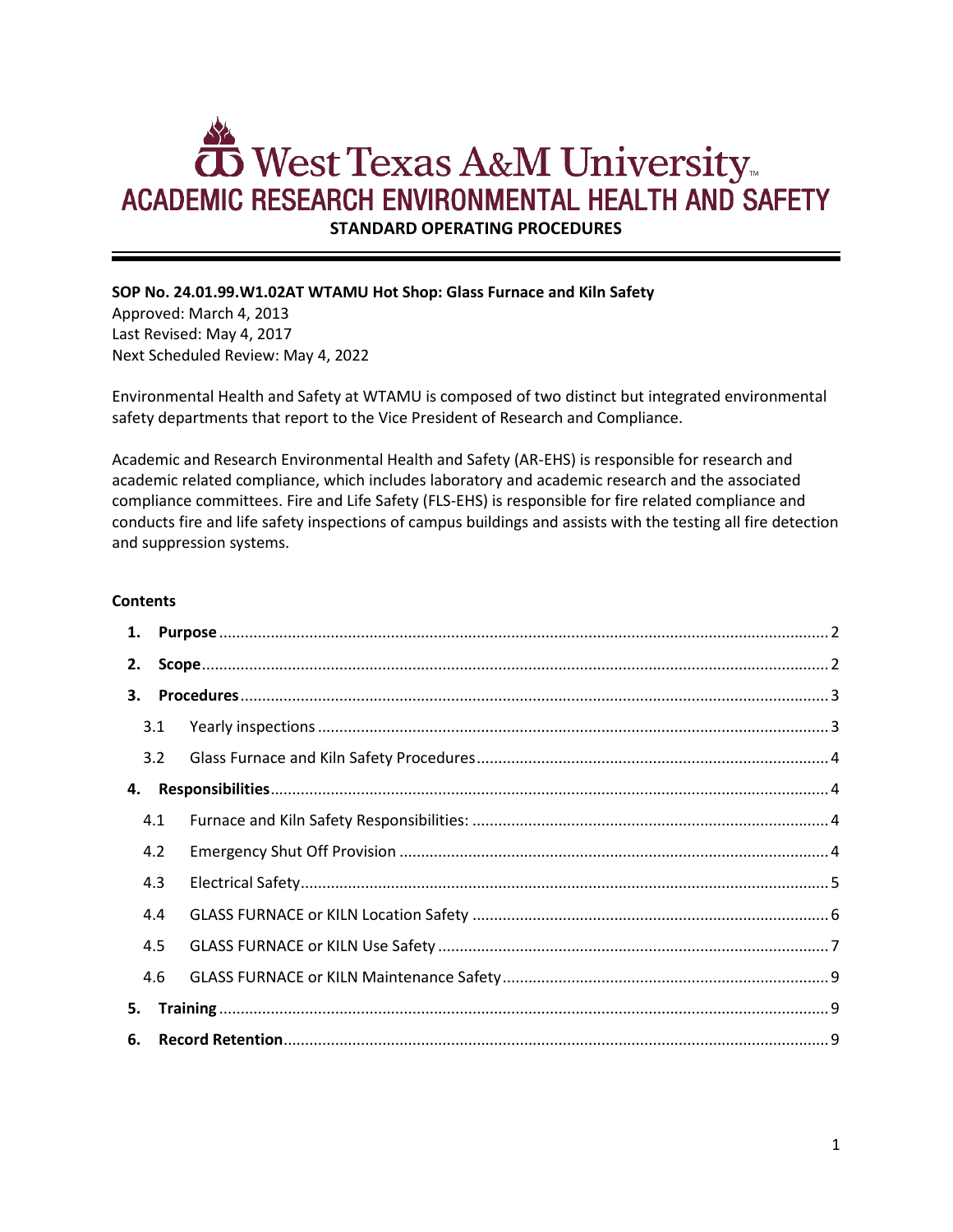## <span id="page-1-0"></span>**1. Purpose**

This procedure is written to ensure oversight and operations of the GLASS FURNACE, GLASS KILNS/ANNEALERS and CERAMIC ELECTRIC AND GAS KILNS is conducive to a productive environment for faculty, staff, students, and visitors. This procedure advises and provides guidance for compliance with regulations that apply to all public buildings on the WTAMU campus and all WTAMU facilities. This will help prevent occupational exposures to potentially harmful air contaminants, heat, and other potentially harmful operations and materials.

## <span id="page-1-1"></span>**2. Scope**

This procedure applies to all buildings and structures owned by West Texas A&M University, to all employees and students of the University, to all occupants of university buildings, and the external organizations who work in or use any WTAMU facility.

## Definitions:

- A **glass furnace** is an enclosed structure to apply heat to glass and contribute to its production, according to the website Glass Online. Glass furnaces are usually used to melt a batch of glass, maintain working supplies of molten glass (as it must be heated in a certain temperature range to be malleable), and to reheat partially formed objects via a glory hole. The HOT SHOP at WTAMU uses a pre-melted glass. No "raw" batch is to be used. It is critical for the operation of the furnace that it is continually operated 24 hours a day and is only to be turned off during maintenance. Operating temperatures range from 2000° F – 2400° F. – *Continuous Operation*
- A **glory hole** is a reheating device similar to a metal forge. Glory holes are most commonly gas fired with burner perpendicular to the working opening. The opening must have an aperture door system to gradually change the size of the working opening. A glory hole is an important part of a soft glass, or soda-lime glass production in particular and is used to heat or reheat glass that is being formed. Glass is only malleable when hot. Soda/lime glass cools relatively quickly, requiring that all objects be reheated on a regular and continual basis the entire time that the object is being worked. *Intermittent Operation*
- A **glass kiln or annealer,** is an oven used in the production of glass and serves many purposes. Specifically, an annealer refers to a kiln used for the slow and calculated cooling of the glass in all methods of forming glass through the application of heat including the blowing and kiln forming processes. The operating temperatures for this equipment range from room temperature (approximately 70° F) to 950° F, depending on the required annealing temperature specific to the glass composition. Kiln forming - slumping/fusing, mold melting and enameling are done in the GLASS KILNS specified. This process is performed at varying temperature and exceeding the annealing temperature. GLASS KILNS used for kiln forming processes are operated from room temperature (approximately 70° F) to 1680° F. It should be understood that these can also operate as ANNEALERS for the blowing process. If glass is not cooled / annealed properly it will create stress and instability. The cooling of glass is directly related to the composition and especially the thickness. As the thickness changes the time grow exponentially. GLASS KILNS/ANNEALERS must never be opened higher than 100° F when coming down. Depending on the glass thickness and the specific operation, the GLASS KILNS used may operate continuously from 8 hours to 30 days or more. Certain GLASS KILNS may be used to fire ceramics to facilitate the timely production of the students work to meet course deadlines outlined in the course syllabus. The designated Faculty must approve all scheduling and use of the GLASS KILNS,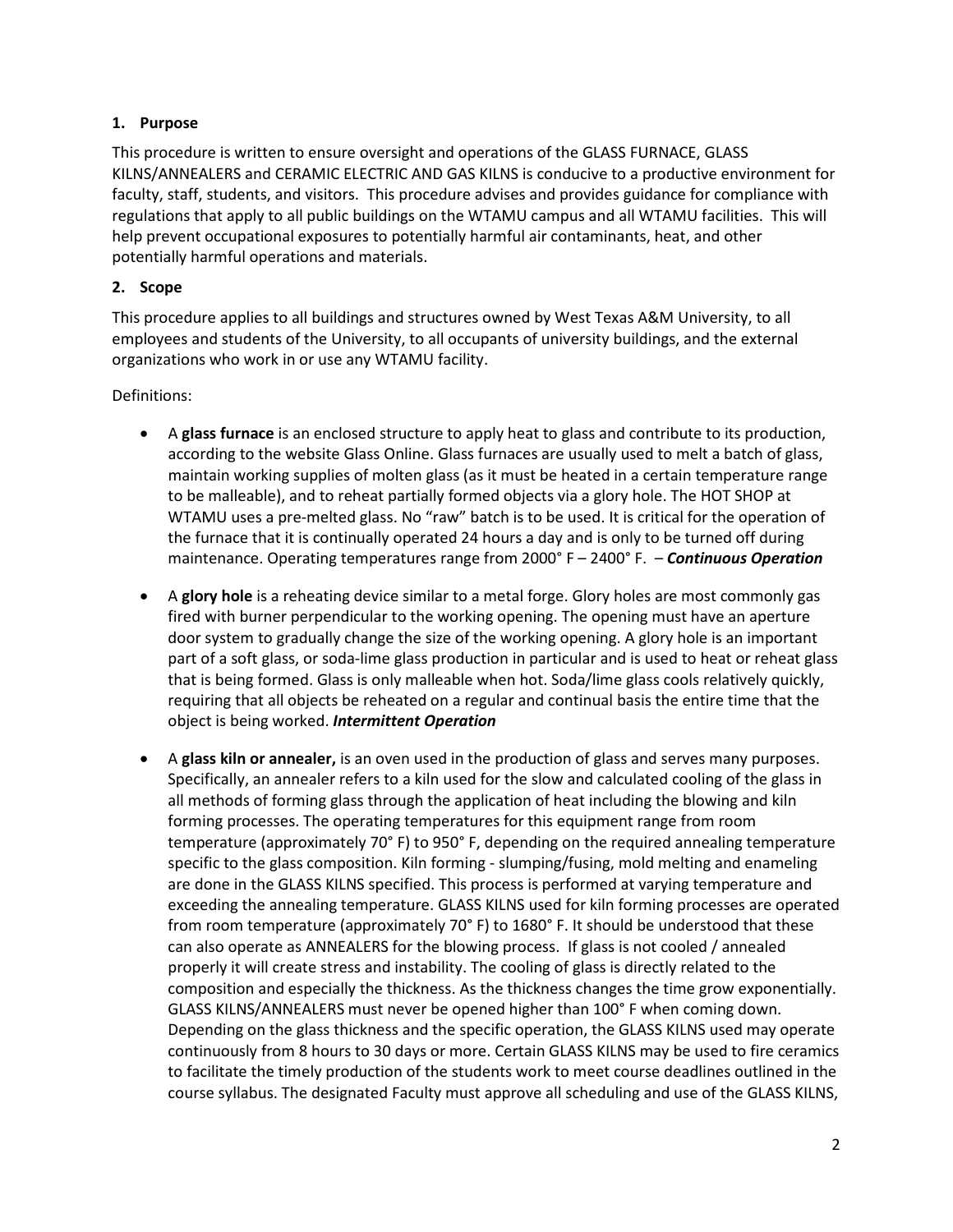regardless of process. Only approved Faculty and Graduate Assistants, under the direction of the designated Faculty, will operate all GLASS KILNS/ANNEALERS.

- A **ceramic kiln** is a furnace used in the production of Ceramics (items composed of clay) and serves many purposes. The operating temperatures for this equipment range from room temperature, approximately 70 degrees F, to 2350 degrees F, depending on the required firing temperature specific to the ceramic process or glaze. A CERAMIC KILN may be fired using natural gas, propane, electricity, wood or other combustible material.
- The primary difference of a GLASS KILN/ANNEALER and a CERAMIC KILN is the operating temperature, atmosphere, construction and length of continuous operation. Glass requires much more control in temperature and environment. Ceramic materials (refers to objects created using clay) are more accepting and resistant to thermal shock in comparison to glass which requires extended heating and cooling times for the glass to be considered safe and stable without stress. Another difference between the industries is the consideration for environmental and safety. GLASS KILNS/ANNEALERS produced by professional manufacturers other than those producing CERAMIC KILNS are generally more efficient and safer to operate. It is the preference of glassmakers to have elements/heating coils on all surfaces. GLASS KILNS/ANNEALERS must have elements on all the walls, depending on construction. Front loading GLASS KILNS/ANNEALERS will have at least three walls with elements/heating coils. It is preferable to have all surfaces covered. The GLASS KILNS/ANNEALERS in the WTAMU HOT SHOP have elements/heating coils on three walls and the floor. This is very important for properly annealing glass and efficiency of the GLASS KILNS/ANNEALERS. Due to the differences in temperature GLASS KILNS/ANNEALERS will primarily use NiChrome for the elements/heating coils whereas CERAMIC KILNS use FerroChrome or Kanthal elements/heating coils. The manufacturers of all GLASS KILNS/ANNEALERS and CERAMIC KILNS state that "kilns should not be located in a room that exceeds 105.5 degrees Fahrenheit (40.8 degrees Celsius) or less than 30.5 degrees Fahrenheit (.8 degrees Celsius) as damage to the electronic components may result." – *Skutt Operating Manual, Skutt Ceramic Products, Portland, Oregon.*
- GLASS FURNACES burners inject fuel and an oxidizer, generally propane and forced air or natural gas and forced air. Some GLASS FURNACES, such as the one operated in the HOT SHOP at WTAMU, use recuperation which provides preheated air prior to ignition. The burner is mounted externally and fires into the combustion chamber. This process creates temperatures in glass furnaces that may reach as high as 2400 degrees Fahrenheit. GLASS FURNACES AND KILNS/ANNEALERS should be operated with a PID controller that allows for ramping.
- GLASS FURNACES burners inject fuel and an oxidizer, generally propane and forced air or natural gas and forced air. Some GLASS FURNACES, such as the one operated in the HOT SHOP at WTAMU, use recuperation which provides preheated air prior to ignition. The burner is mounted externally and fires into the combustion chamber. This process creates temperatures in glass furnaces that may reach as high as 2400 degrees Fahrenheit. GLASS FURNACES AND KILNS/ANNEALERS should be operated with a PID controller that allows for ramping.

#### <span id="page-2-0"></span>**3. Procedures**

#### <span id="page-2-1"></span>3.1 Yearly inspections

Annual inspections and evaluations of glass furnace and kiln systems, work areas, and related equipment should be performed by EHS to ensure safe operation, cleanliness, and effective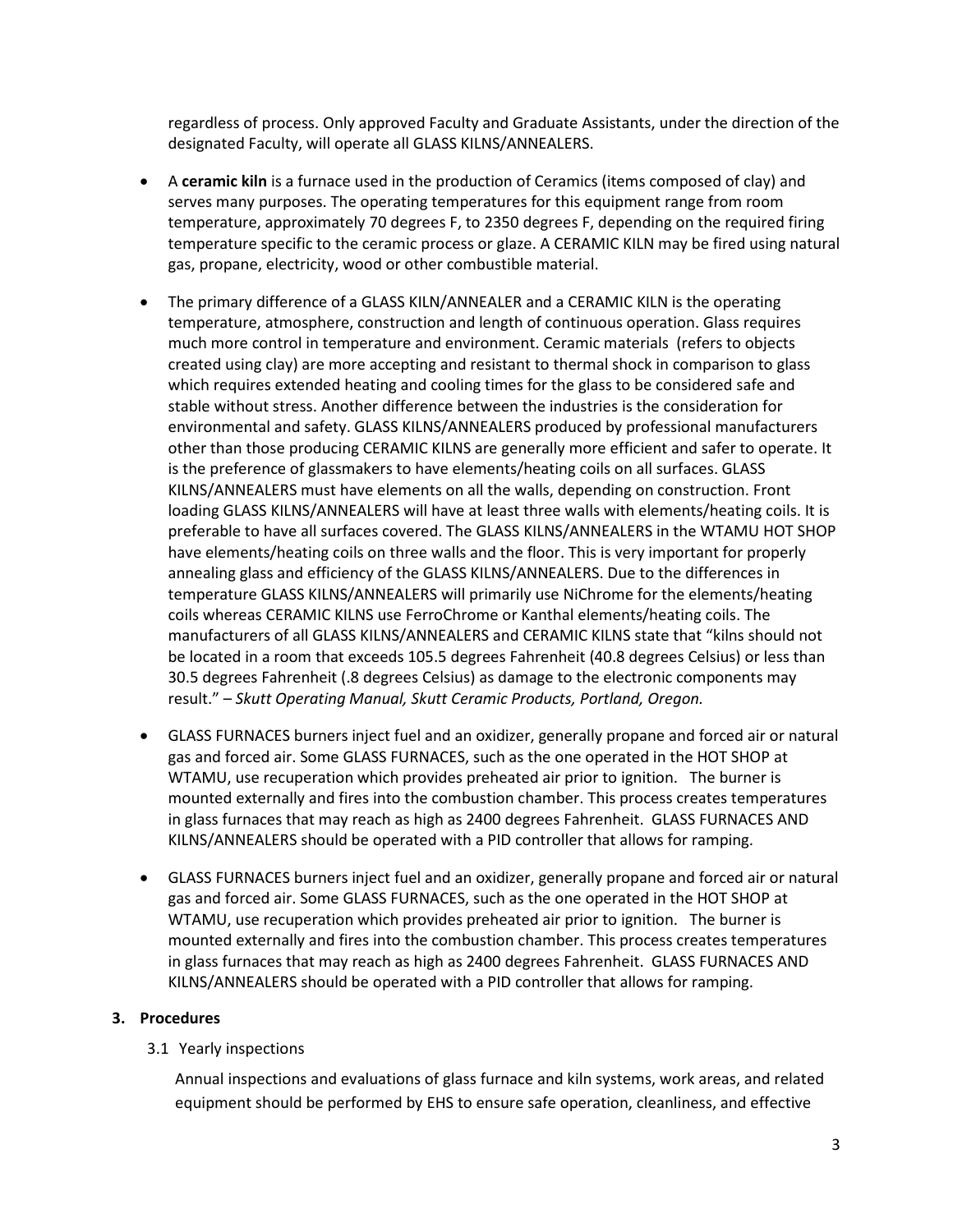performance of the environmental control systems, laboratory work areas, and related equipment. This will reduce the risk of potentially harmful exposure to faculty, staff, students, and visitors. Records will be kept and maintained by EHS documenting all investigations, evaluations, and maintenance operations.

<span id="page-3-0"></span>3.2 Glass Furnace and Kiln Safety Procedures

The Principal Investigator (PI), Designated Faculty/Instructor, and EHS will also conduct inspections and training for safe operations of glass furnaces or kilns used in conjunction with any Fine Arts course (faculty/student research, or public exhibition).

Safety Investigation Protocol:

- Investigating complaints from building occupants.
- Performing visual assessments of the workplace; for example, unsecured equipment, potential electrical hazards, potential flammable hazards, etc.
- Conducting appropriate environmental monitoring.
- Recommending appropriate corrective measures.
- The PI or Designated Faculty/Instructor will maintain record keeping and retention for future reporting and evaluations. All record keeping and retention will be in compliance with A&M policy and the specific discipline. The format for this process will be defined by EHS and the PI or Designated Faculty/Instructor.

### <span id="page-3-1"></span>**4. Responsibilities**

<span id="page-3-2"></span>4.1 Furnace and Kiln Safety Responsibilities:

Read, understand and implement the installation and operating manual as well as the controls manual before operating your GLASS FURNACE OR KILNS/ANNEALERS. Please direct any and all questions to contact the PI or designated safety officer.

GLASS FURNACE OR KILNS/ANNEALERS are as safe as any other electrical appliance when used under normal and proper operating conditions. To create and maintain this safe environment, observe all safety precautions.

The staff working in and around furnaces or kilns must maintain a monthly report documenting maintenance records, work assignments, periodic training opportunities, and injuries.

#### <span id="page-3-3"></span>4.2 Emergency Shut Off Provision

The GLASS FURNACE AND KILNS/ANNEALERS power supply connection (plug/receptacle, breaker or disconnect) acts as the emergency electrical power shut off. Access to these devises should be unobstructed and safe at all times.

All electrical installations for direct-wired models (those without a plug/receptacle connection) must include a power disconnect near the GLASS FURNACE, GLORY HOLES AND KILNS/ANNEALERS and that is easily accessible and safe for emergency power shutoff.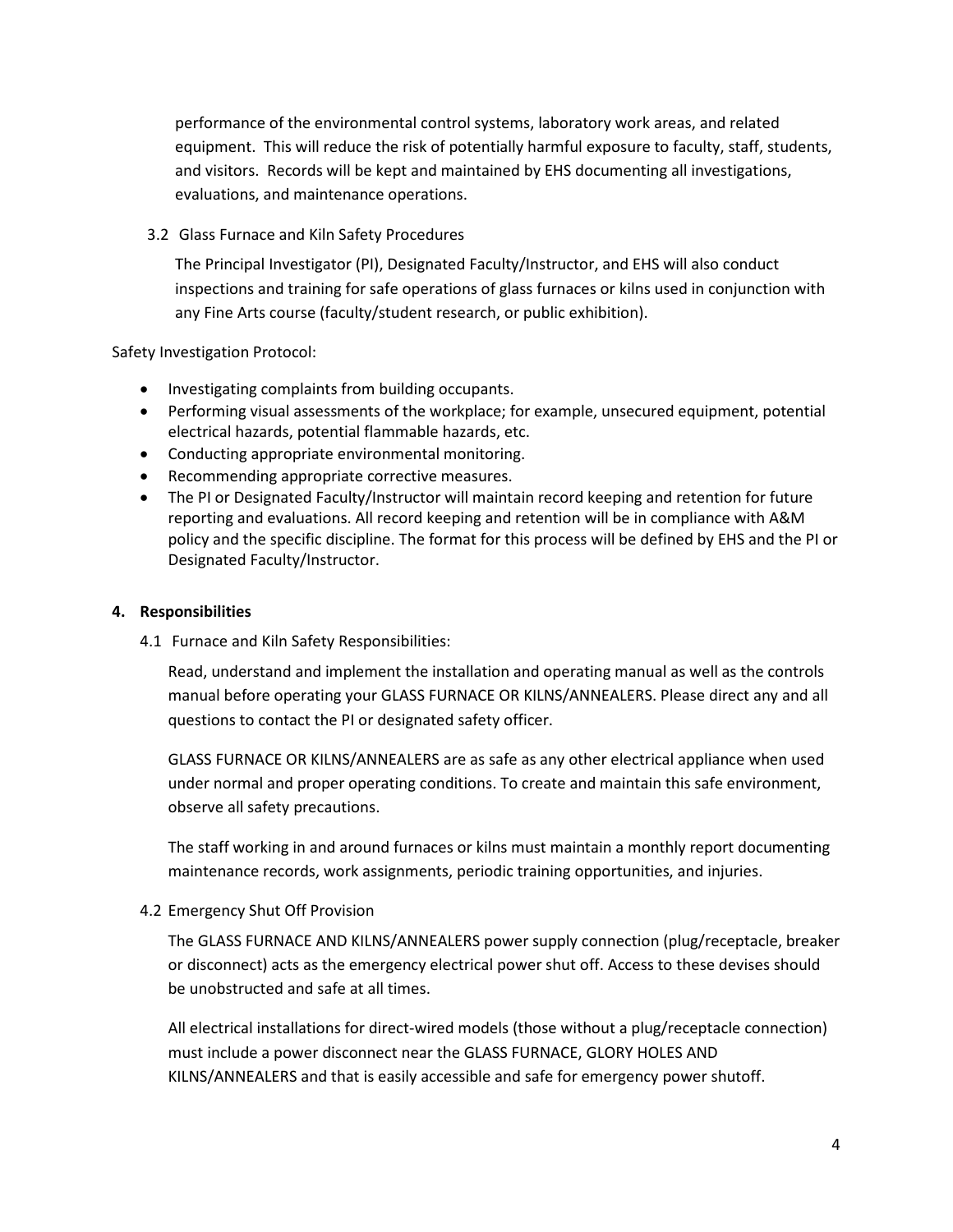Additionally, the GLASS FURNACE AND GLORY HOLES have redundant safety systems that allow the equipment to only run if all systems are complete operable. These include, UV/flame sensors, high and low-pressure gas sensors linked to solenoids and air pressure sensors linked to solenoids. If any of these are not complete the fuel will not be allowed to flow and prevent the equipment from operating.

#### <span id="page-4-0"></span>4.3 Electrical Safety

A licensed electrician should be used for all electrical installation and service. All applicable local, state and federal electrical codes must be followed.

Use correct voltage, wire size and fuse or breakers. GLASS FURNACE, GLORY HOLES OR KILNS/ANNEALERS electrical requirements are located on the GLASS FURNACE, GLORY HOLES OR KILNS/ANNEALERS nameplate or within the designated control panel. Make sure all electrical connections are tight. Avoid using aluminum wire. GLASS FURNACE, GLORY HOLES OR KILNS/ANNEALERS require the use of TGGT - high temperature wire in certain locations and under certain conditions. Most KILNS/ANNEALERS of any quality and meeting the standards of the industry as well as code will also have redundant fusing to protect all components with the control system.

Always use the proper electrical receptacle. Never alter the GLASS FURNACE, GLORY HOLES OR KILNS/ANNEALERS cord-set or cord-set plug. Alterations can be dangerous. Alterations will void any warranties along with nullifying any Listing Agency markings.

EHS recommends that a voltage check be performed before placing the GLASS FURNACE, GLORY HOLES OR KILNS/ANNEALERS into service, ideally before actual purchase. The GLASS FURNACE, GLORY HOLES OR KILNS/ANNEALERS operating voltage (printed on the glass furnace or kilns nameplate or in the control panel) must match the applied voltage (actual electrical service voltage). If it does not, do not install or operate the GLASS FURNACE, GLORY HOLES OR KILNS/ANNEALERS as potential electrical and fire hazards exist.

The GLASS FURNACE, GLORY HOLES OR KILNS/ANNEALERS must be properly grounded.

Unplug or disconnect the GLASS FURNACE, GLORY HOLES OR KILNS/ANNEALERS from the electrical service before accessing the chamber for servicing or vacuuming. Do not attempt to touch or replace the heating elements while any KILNS/ANNEALERS are plugged in or connected to the electrical service. Before servicing the appropriate power should be shut off using any power switch located on the equipment, then the safety disconnect and finally the main breaker. Failure to comply or follow this policy may result in electric shock, serious injury or death.

Only the appropriate cord that meets the electrical requirements of the equipment may be used. This may only be done in intermittent or temporary use or for use in emergency situations such as a power outage.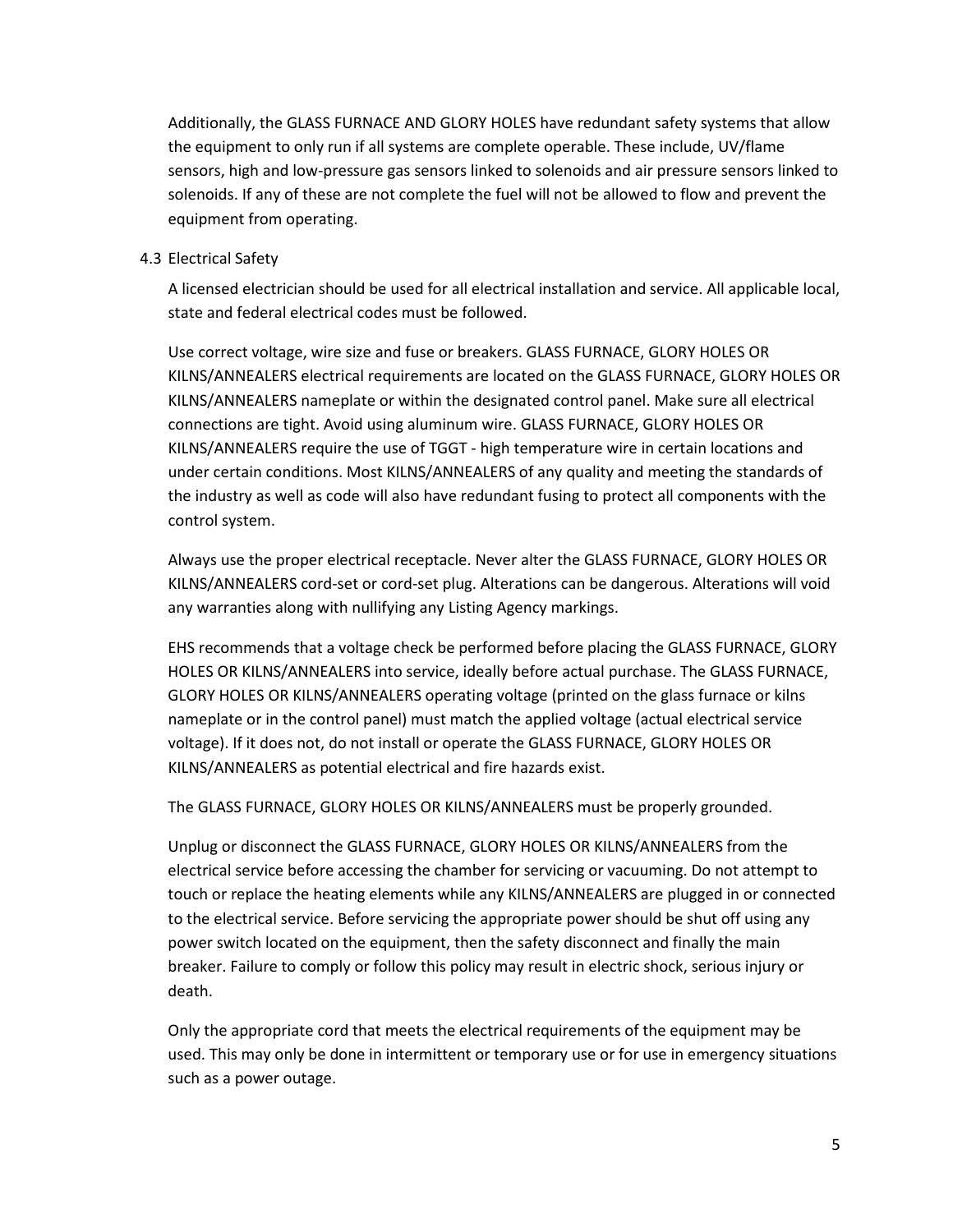#### <span id="page-5-0"></span>4.4 GLASS FURNACE or KILN Location Safety

The best location for the glass furnace or kiln is a concrete floor. If not available, GLASS FURNACE OR KILNS/ANNEALERS must be placed on a minimum of 2" of masonry extending at least 12" beyond the outside perimeter of the GLASS FURNACE, GLORY HOLES OR KILNS/ANNEALERS.

Do not place or use GLASS FURNACE, GLORY HOLES OR KILNS/ANNEALERS on combustible surface.

The surface on which the GLASS FURNACE, GLORY HOLES OR KILNS/ANNEALERS are placed shall be capable of safely supporting the combined weight of the GLASS FURNACE, GLORY HOLES OR KILNS/ANNEALERS, load and any operating personnel.

Observe all building, fire and safety codes when installing the glass furnace or kiln.

Do not install the GLASS FURNACE, GLORY HOLES OR KILNS/ANNEALERS closer than 12" (31cm) from combustible wall surface or object or 36" from any ceiling surface in all opened and closed positions.

Install in a covered, well-ventilated area that is not open directly to the elements and maintains an ambient operating temperature of 40-100° F.

Never place the GLASS FURNACE, GLORY HOLES OR KILNS/ANNEALERS in a small, enclosed area such as a closet, cabinet or very small room. The room in which the glass furnace or kiln is placed into service shall be capable of safely dissipating all heat produced by the GLASS FURNACE, GLORY HOLES OR KILNS/ANNEALERS.

It is the user's responsibility to be knowledgeable regarding any and all contaminants, produced by the ware during firing, and take steps to properly and legally contain and dispose of these contaminants.

It is the responsibility to provide ventilation capable of removing all gases, fumes and other airborne contaminants produced by the ware during firing safely from work the area and building structure.

Do not store flammable or combustible products near or in the same room the glass furnace or kiln such as gasoline, paint, aerosol cans, paper, curtains, plastics, etc. These items must be stored in another separate structure designed for this purpose.

Position the power supply cables, power supply conduit, controller cables, pyrometer thermocouple leads and other materials in such a way as not to create a tripping hazard around the GLASS FURNACE, GLORY HOLES OR KILNS/ANNEALERS and in a way that does not hinder movement around the equipment for normal operation, emergency and meets ADA requirements.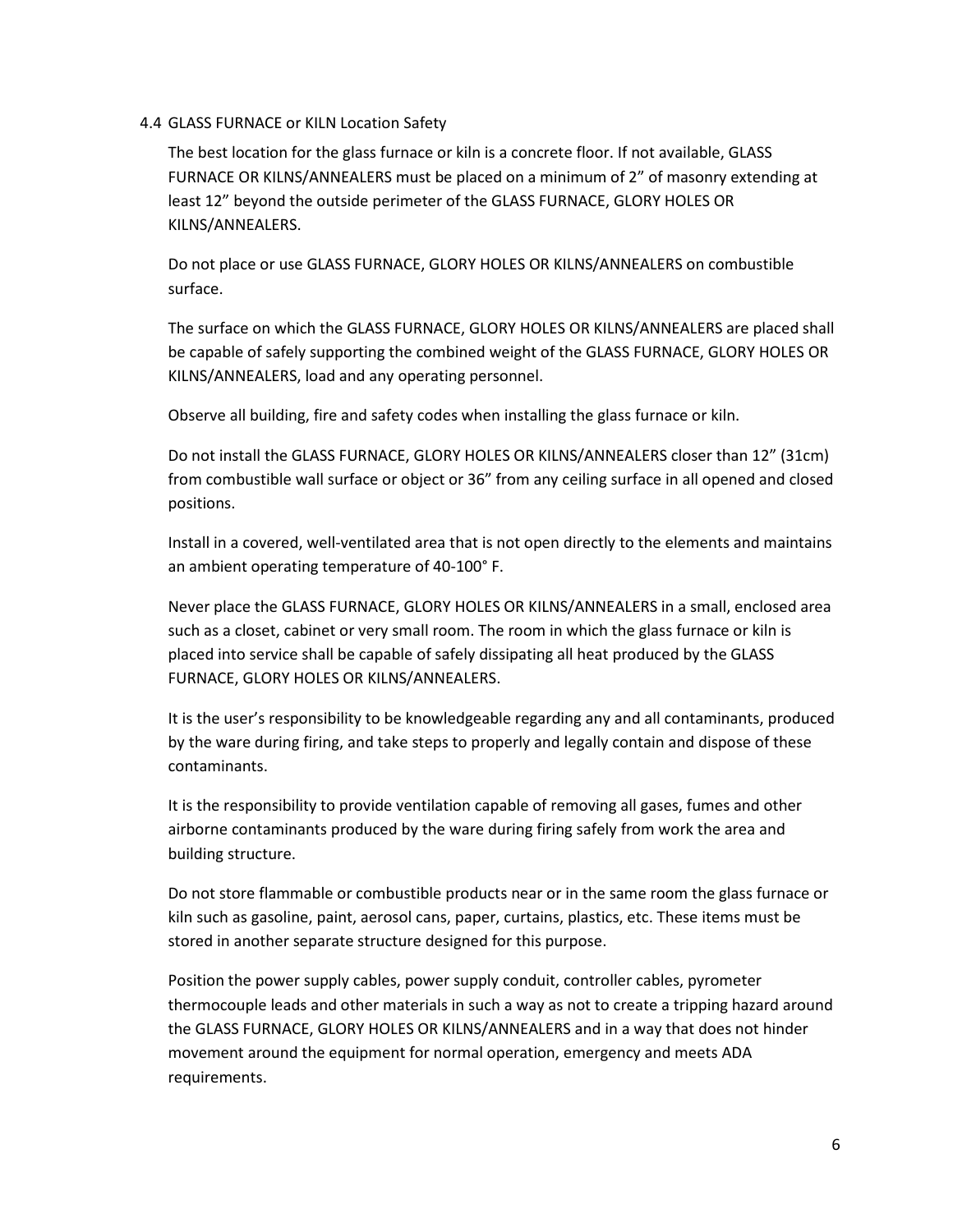The area around the GLASS FURNACE, GLORY HOLES AND KILNS/ANNEALERS should be free of obstructions that interfere with the proper and safe operation of the GLASS FURNACE, GLORY HOLES OR KILNS/ANNEALERS.

Never place anything under or above the GLASS FURNACE, GLORY HOLES OR KILNS/ANNEALERS for storage. It is common studio and school practice to use the area around this equipment to dry plaster molds. This should be done only with the expressed permission and direction of the PI or designated safety officer.

#### <span id="page-6-0"></span>4.5 GLASS FURNACE or KILN Use Safety

The surface of the GLASS FURNACE, GLORY HOLES OR KILNS/ANNEALERS is hot and burn injuries are possible and common. Keep all children and unsupervised personnel away. Always wear protective clothing, gloves and eyewear when operating and handling a GLASS FURNACE, GLORY HOLES OR KILNS/ANNEALERS.

Use extreme care when accessing a functioning and/or GLASS FURNACE, GLORY HOLES OR KILNS/ANNEALERS. The GLASS FURNACE, GLORY HOLES OR KILNS/ANNEALERS is equipped with a power interrupt/limit switch assembly that is designed to remove electrical power from all heating elements when either the lid or chamber is opened. This power interrupt/limit switch assembly is a mechanical devise and it can fail. Under no circumstances should you touch the heating elements with your body or any other devises like tools. Electrical shock may result in serious injury or death. It should be understood that if the switch fails no current will be allowed to flow through the switch as it is a NO (Normally Open) switch.

Use care when accessing or looking into a GLASS FURNACE, GLORY HOLES OR KILNS/ANNEALERS, this includes looking through a cracked lid or peepholes. High heat escapes quickly and burn injury may result. When accessing or looking into a GLASS FURNACE, GLORY HOLES OR KILNS/ANNEALERS, approach slowly deliberately with caution and wear; protective clothing and gloves designed to withstand high heat and eyewear capable of filtering Infrared, Ultraviolet light and possibly Soda Flare. All three of these are common and are also produced by the sun.

Protective clothing should be worn when operating the GLASS FURNACE, GLORY HOLES OR KILNS/ANNEALERS. This includes, but is not limited to, cotton clothing, heat resistant gloves and eyewear capable of filtering Infrared, Ultraviolet light and possibly Soda Flare. Under no circumstances are any polycarbon materials such as synthetic fleece or nylon to be worn at any time while operating a GLASS FURNACE, GLORY HOLES OR KILNS/ANNEALERS

Do not operate the GLASS FURNACE, GLORY HOLES OR KILNS/ANNEALERS over the maximum temperature rating printed on the nameplate, listed in the control panel or printed information from the manufacturer. All operation will be performed by the PI or designated Faculty/Instructor. The operating temperatures are addressed in each course. Please notify the PI or designated Faculty/Instructor as soon as possible if the any of the GLASS FURNACE, GLORY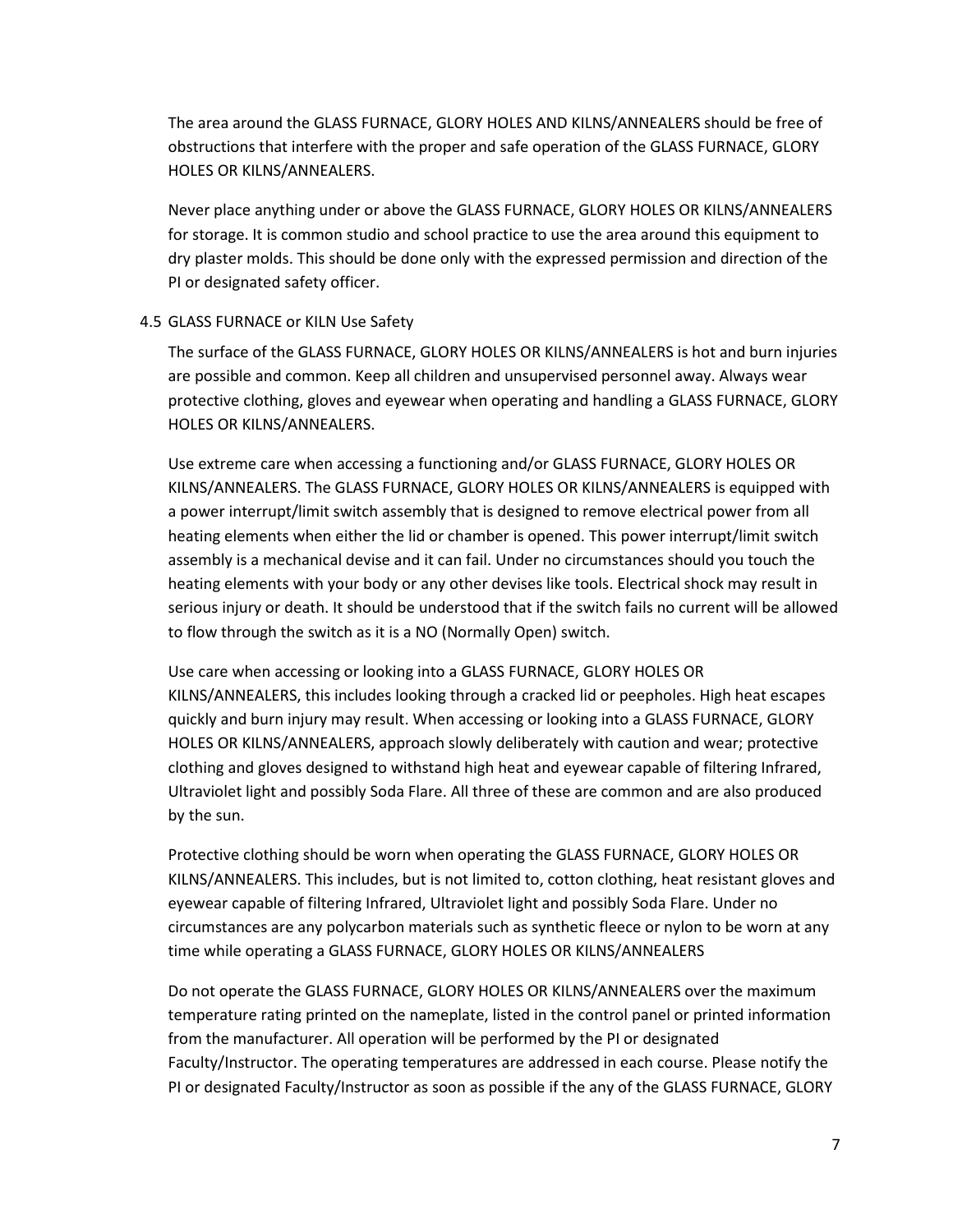HOLES OR KILNS/ANNEALERS exceeds the operating hi and low temperature, flame is not present or an error or failure message is shown on the specific computer.

Never fire a GLASS FURNACE, GLORY HOLES OR KILNS/ANNEALERS unattended beyond its anticipated firing schedule. THE GLASS FURNACE must remain on at all times. This may only be shut-off by the PI or designated Faculty/Instructor

Never allow the power cord to touch the GLASS FURNACE, GLORY HOLES OR KILNS/ANNEALERS. If the cord, plug or receptacle becomes damaged discontinue use and replace immediately.

Do not remove the heat resistant, fiberglass sleeve affixed to a power cable. This sleeve protects the power cable from heat directed from the firing chamber.

If the GLASS FURNACE, GLORY HOLES OR KILNS/ANNEALERS model is equipped with support and safety bars (hold open the lid and/or chamber) be sure that they are secured before releasing the lid or chamber. The hardware used for these support and safety bars should be inspected periodically for damage and wear. If these devises are not operating properly discontinue GLASS FURNACE, GLORY HOLES OR KILNS/ANNEALERS use until repair or adjustment is made.

It is recommended that a fire extinguisher, capable of extinguishing an electrical fire, be accessible in the event of fire. No water should EVER be used on any GLASS FURNACE, GLORY HOLE OR KILN/ANNEALER.

Keep the GLASS FURNACE, GLORY HOLES OR KILNS/ANNEALERS lid and/or chamber closed when not in use.

It is the user's responsibility to have knowledge of the material intending to be fired. If you are unsure as to the safety of firing a particular material contact your materials supplier for guidance and get approval and guidance from the PI or designated Faculty/Instructor. If you remain unsure as to the safety of firing a particular material do not do it. Firing hazards include materials that explode or produce toxic gases is prohibited. Finished ware hazards include materials containing lead. Materials containing lead should not be used for articles intended for food use.

Fire all ware according to the material manufacturer's instructions. Improper firing may result in damage to the GLASS FURNACE, GLORY HOLES OR KILNS/ANNEALERS or ware.

Do not use the GLASS FURNACE, GLORY HOLES OR KILNS/ANNEALERS to prepare food, heat a living space, dry clothes or ice-laden articles or use as a storage devise. The GLASS FURNACE, GLORY HOLES OR KILNS/ANNEALERS is designed for one purpose and one purpose only: the firing of glass materials.

All GLASS FURNACE, GLORY HOLES OR KILNS/ANNEALERS models not equipped with an automatic shutoff devise (electronic control or glass furnace or kiln sitter) must not be allowed to exceed the rated operating temperature indicated on the glass furnace or kiln nametag. To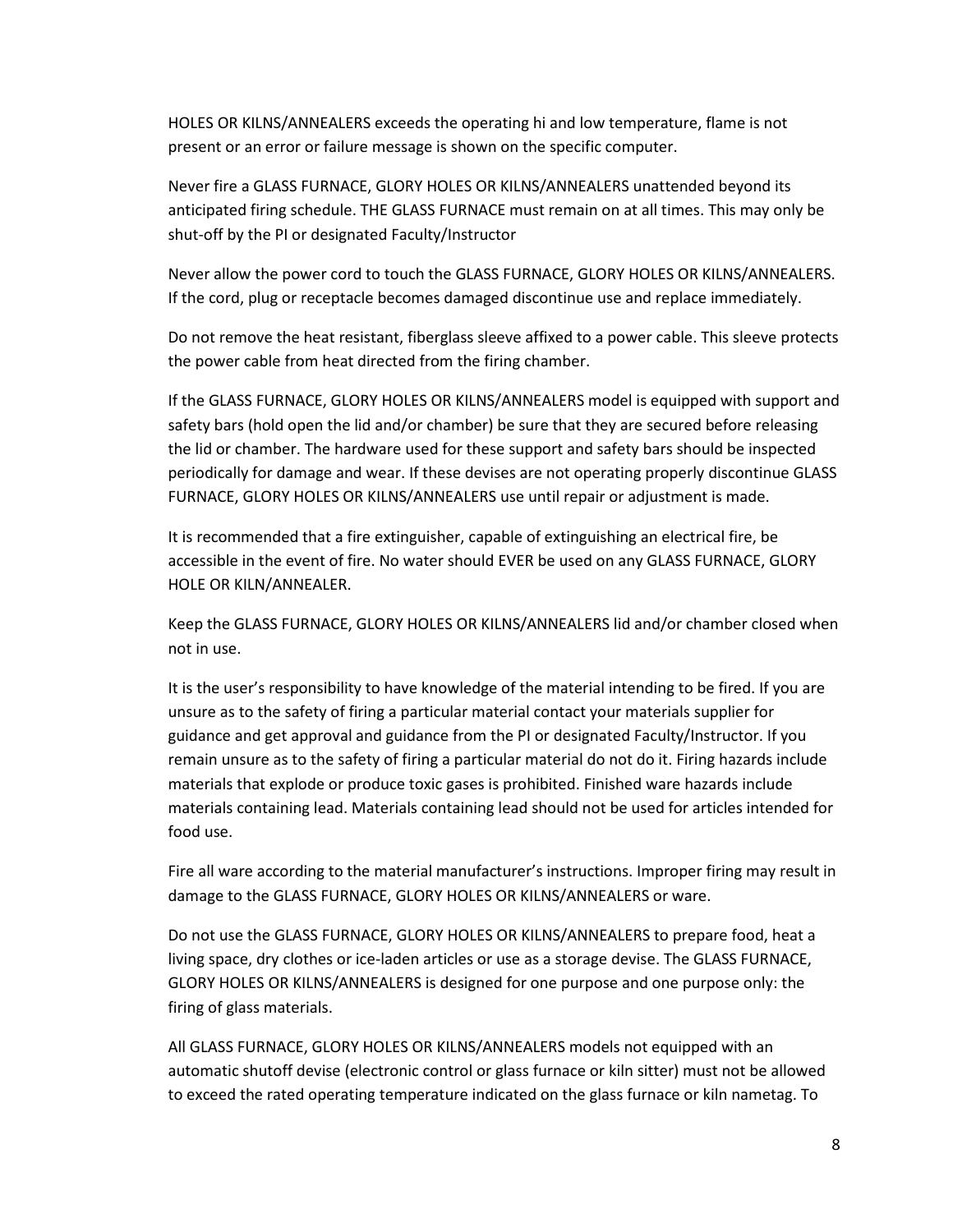prevent GLASS FURNACE, GLORY HOLES OR KILNS/ANNEALERS from exceeding this maximum temperature disconnect it from the electrical power supply.

A GLASS FURNACE, GLORY HOLES OR KILNS/ANNEALERS will remain very hot long after the firing is complete. All safety recommendations should be followed, even with the glass furnace or kiln unpowered, to avoid any burn injuries. Keep children and other unauthorized personnel away.

This is not applicable and may cause damage to the electrical components and should only be performed by the PI or designated Faculty/Instructor.

# <span id="page-8-0"></span>4.6 GLASS FURNACE or KILN Maintenance Safety

Disconnect electrical power from the GLASS FURNACE, GLORY HOLES OR KILNS/ANNEALERS before performing any GLASS FURNACE, GLORY HOLES OR KILNS/ANNEALERS maintenance. Failure to disconnect the electrical power supply may result in electrical shock that can cause serious injury or death.

Replace any worn, damaged or defective parts immediately. Discontinue use GLASS FURNACE, GLORY HOLES OR KILNS/ANNEALERS until parts are replaced.

When vacuuming the GLASS FURNACE, GLORY HOLES OR KILNS/ANNEALERS use only HEPA filters on the vacuum. Prolonged exposure to dust and other loose refractory materials can cause lung injury if appropriate respiratory precautions are not practiced. It must be understood that standing undisturbed refractory is very safe until it becomes airborne in a particulate.

Inspect all electrical service connections periodically for wear.

Periodically check chamber jacket clamps for tightness. Tighten as necessary.

# <span id="page-8-1"></span>**5. Training**

West Texas A&M University Environmental Health and Safety will follow the Texas A&M University System Polic[y 33.05.02 Required Employee Training.](http://policies.tamus.edu/33-05-02.pdf) Staff and faculty whose required training is delinquent more than 90 days will have their access to the Internet terminated until all trainings are completed. Only Blackboard and Single Sign-on will be accessible. Internet access will be restored once training has been completed. Student workers whose required training is delinquent more than 90 days will need to be terminated by their manager through Student Employment.

# <span id="page-8-2"></span>**6. Record Retention**

No official state records may be destroyed without permission from the Texas State Library as outlined in [Texas Government Code, Section 441.187](http://www.statutes.legis.state.tx.us/?link=GV) and [13 Texas Administrative Code, Title 13, Part 1, Chapter](http://info.sos.state.tx.us/pls/pub/readtac$ext.TacPage?sl=R&app=9&p_dir=&p_rloc=&p_tloc=&p_ploc=&pg=1&p_tac=&ti=13&pt=1&ch=6&rl=7U)  [6, Subchapter A, Rule 6.7.](http://info.sos.state.tx.us/pls/pub/readtac$ext.TacPage?sl=R&app=9&p_dir=&p_rloc=&p_tloc=&p_ploc=&pg=1&p_tac=&ti=13&pt=1&ch=6&rl=7U) The Texas State Library certifies Agency retention schedules as a means of granting permission to destroy official state records.

West Texas A&M University Records Retention Schedule is certified by the Texas State Library and Archives Commission. West Texas A&M University Environmental Health and Safety will follow [Texas](http://www.wtamu.edu/webres/File/Risk%20Management/System-Records-Retention-Schedule-Dec2012.pdf)